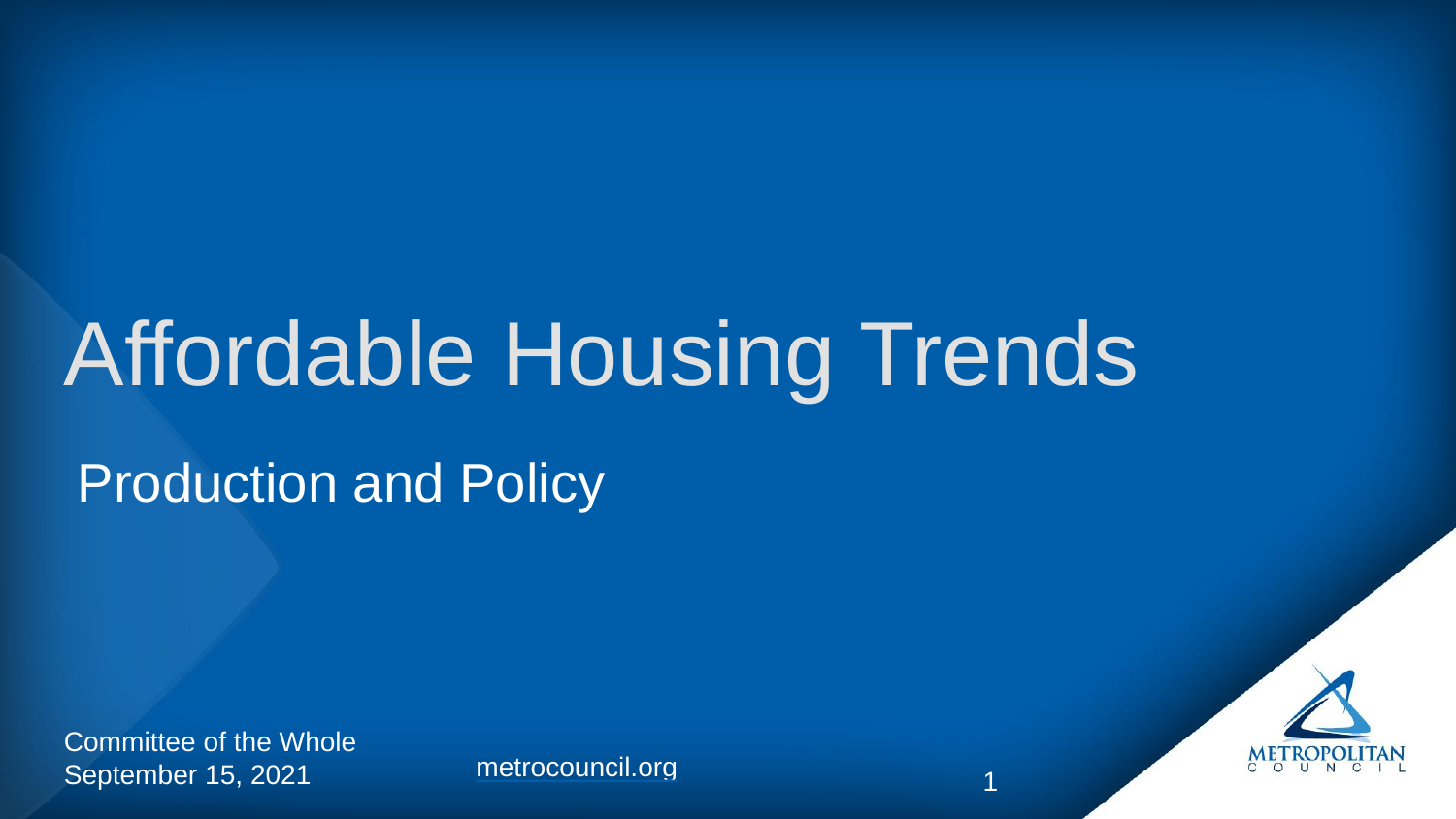# Affordability Metrics: Reality Check

Area Median Income

- Based 16-county MSP-WI metro statistical area
- Numbers below for a family of four



velopment. 60% AMI is capped for 0.3. so humber  $\overline{ }$   $\overline{ }$   $\overline{ }$   $\overline{ }$   $\overline{ }$   $\overline{ }$   $\overline{ }$   $\overline{ }$   $\overline{ }$   $\overline{ }$   $\overline{ }$   $\overline{ }$   $\overline{ }$   $\overline{ }$   $\overline{ }$   $\overline{ }$   $\overline{ }$   $\overline{ }$   $\overline{ }$   $\overline{ }$   $\overline{ }$   $\overline{$ *Source: U.S. Department of Housing and Urban Development. \*80% AMI is capped for U.S. so number above is <80% of MSP-WI AMI.*

#### 2020 Affordability Limits

2 Bedroom Unit, affordable at 60% AMI:

\$1,395

1 Bedroom Unit, affordable at 30% AMI:

\$582

Single family home, affordable at 80% AMI

\$293,500

Regional context

21 Jurisdictions have median household incomes at or below 60% AMI

 $-80\%$ Share of households with income at or below 30% AMI experiencing cost burden (2019)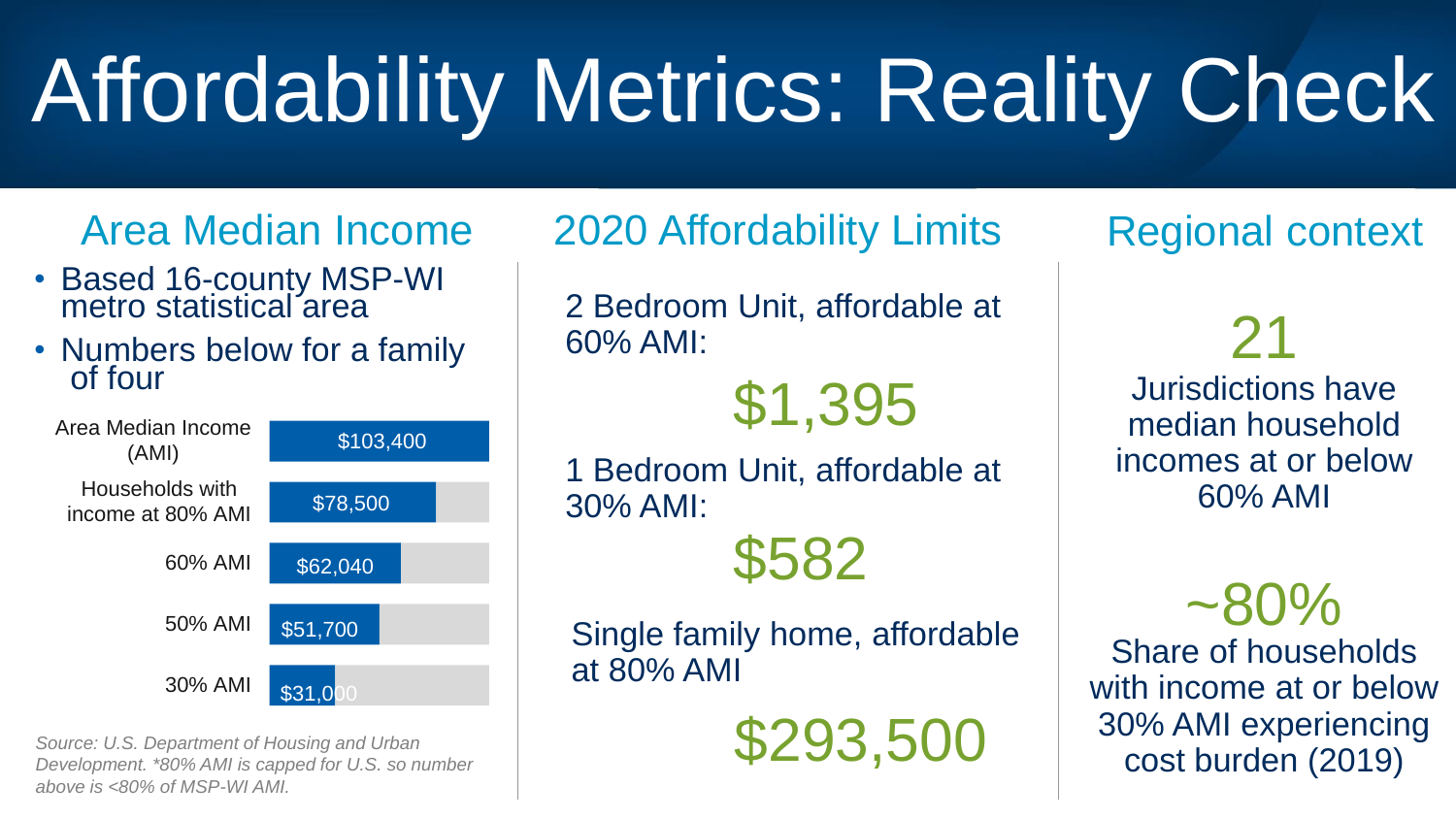## Housing affordability is a bigger discussion than unit production

**There are important issues we won't discuss today:** 

- Naturally Occurring Affordable Housing (NOAH)
- Policies to support equitable housing choice
- COVID-19 impacts: assistance and gaps
- Unhoused individuals & families
- Accessible housing

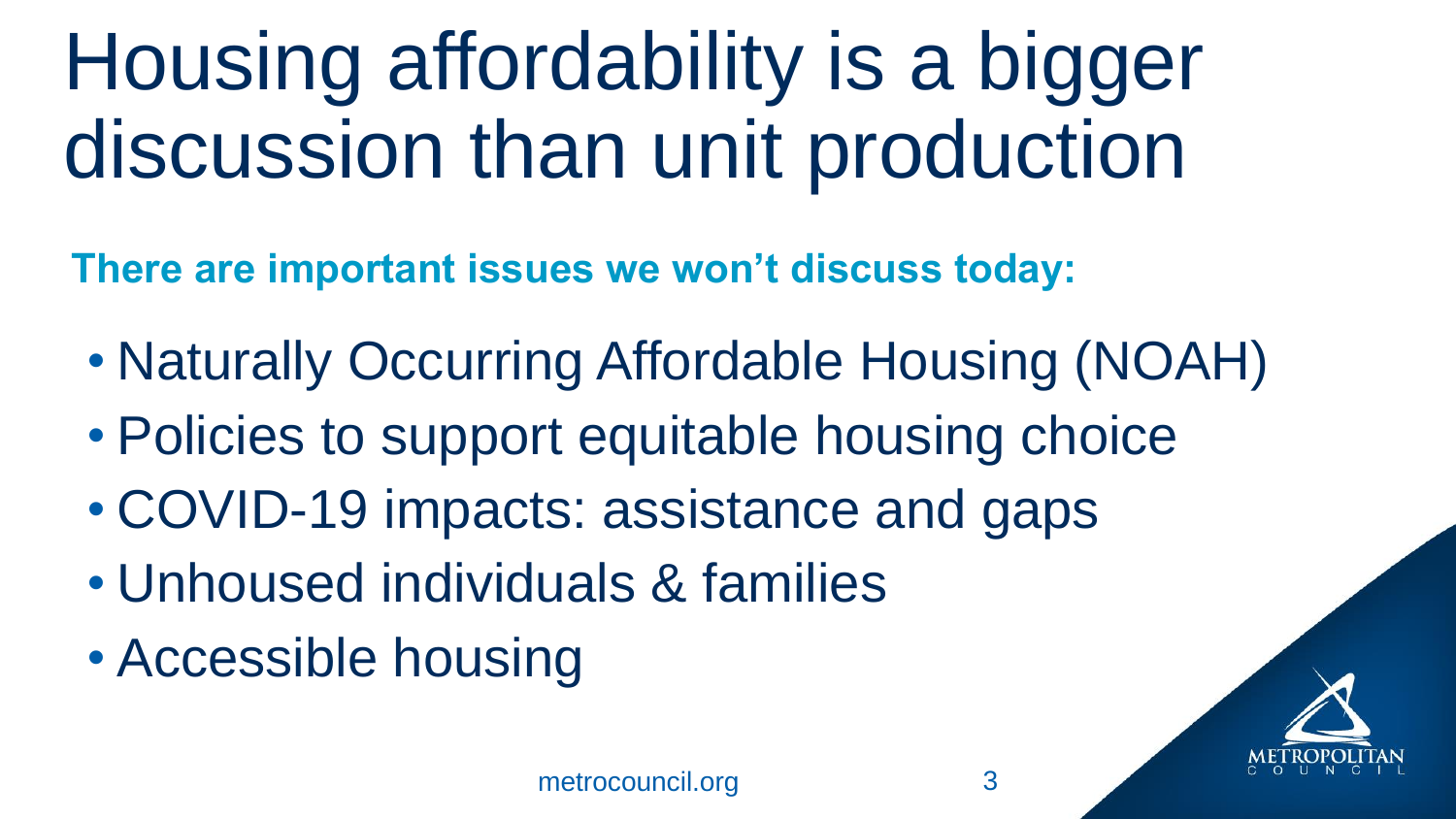## Affordable Housing Production



*.*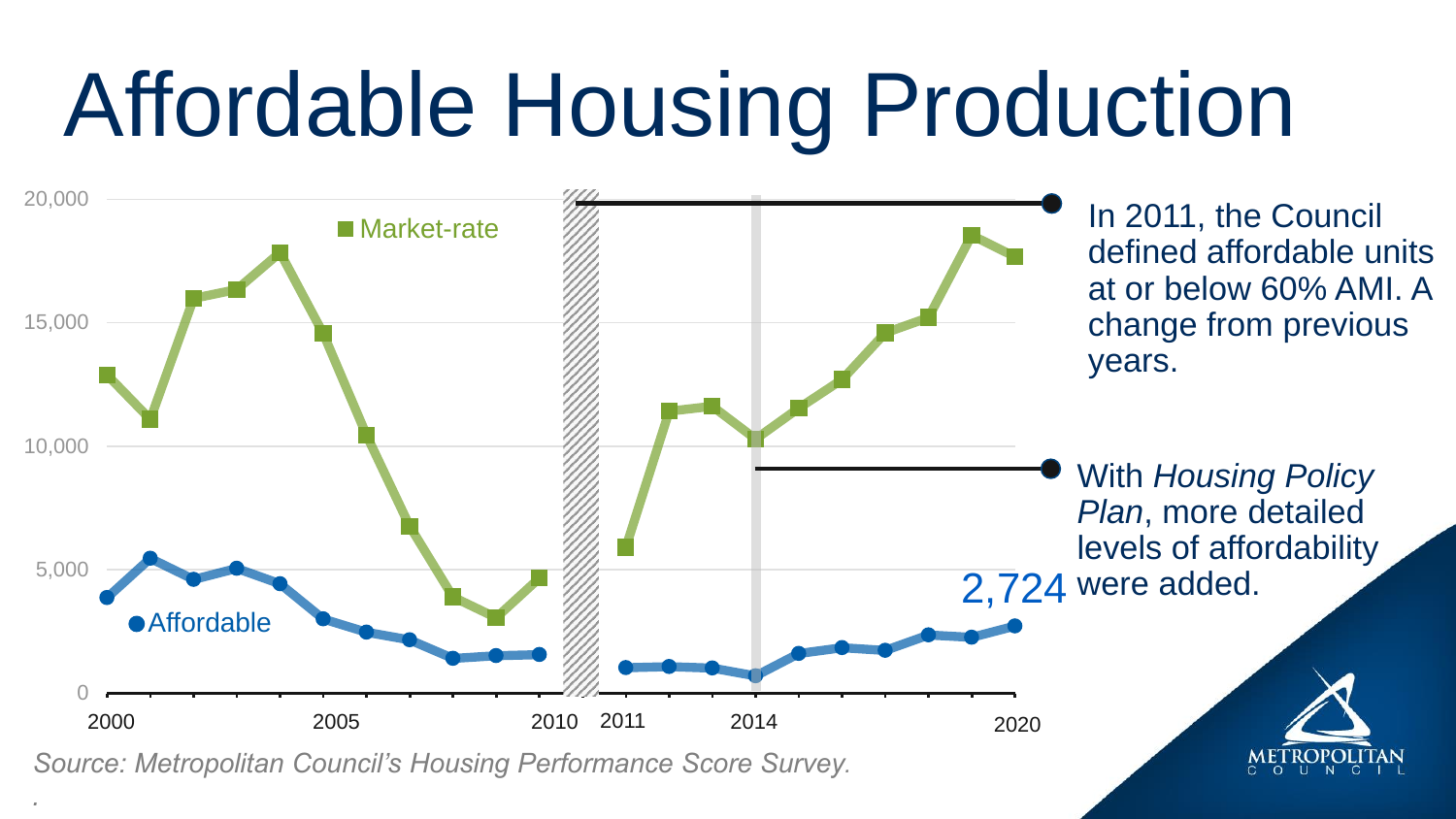## Top producers of affordable units

#### **Added affordable units (60% AMI)**

Added over 250 units

+101 to +250

 $+51$  to  $+100$ 

Added 50 or fewer

No added affordable units



#### **Jurisdictions with largest number of added affordable units, 2011-2020**

| 1              | <b>Minneapolis</b>      | 4,851 |
|----------------|-------------------------|-------|
| $\overline{2}$ | St. Paul                | 2,627 |
| 3              | Minnetonka              | 644   |
| $\overline{4}$ | Bloomington             | 489   |
| 5              | <b>Brooklyn Center</b>  | 431   |
| 6              | <b>New Brighton</b>     | 430   |
| $\overline{7}$ | <b>West St. Paul</b>    | 398   |
| 8              | <b>Roseville</b>        | 368   |
| 9              | Eagan                   | 359   |
| 10             | <b>Columbia Heights</b> | 349   |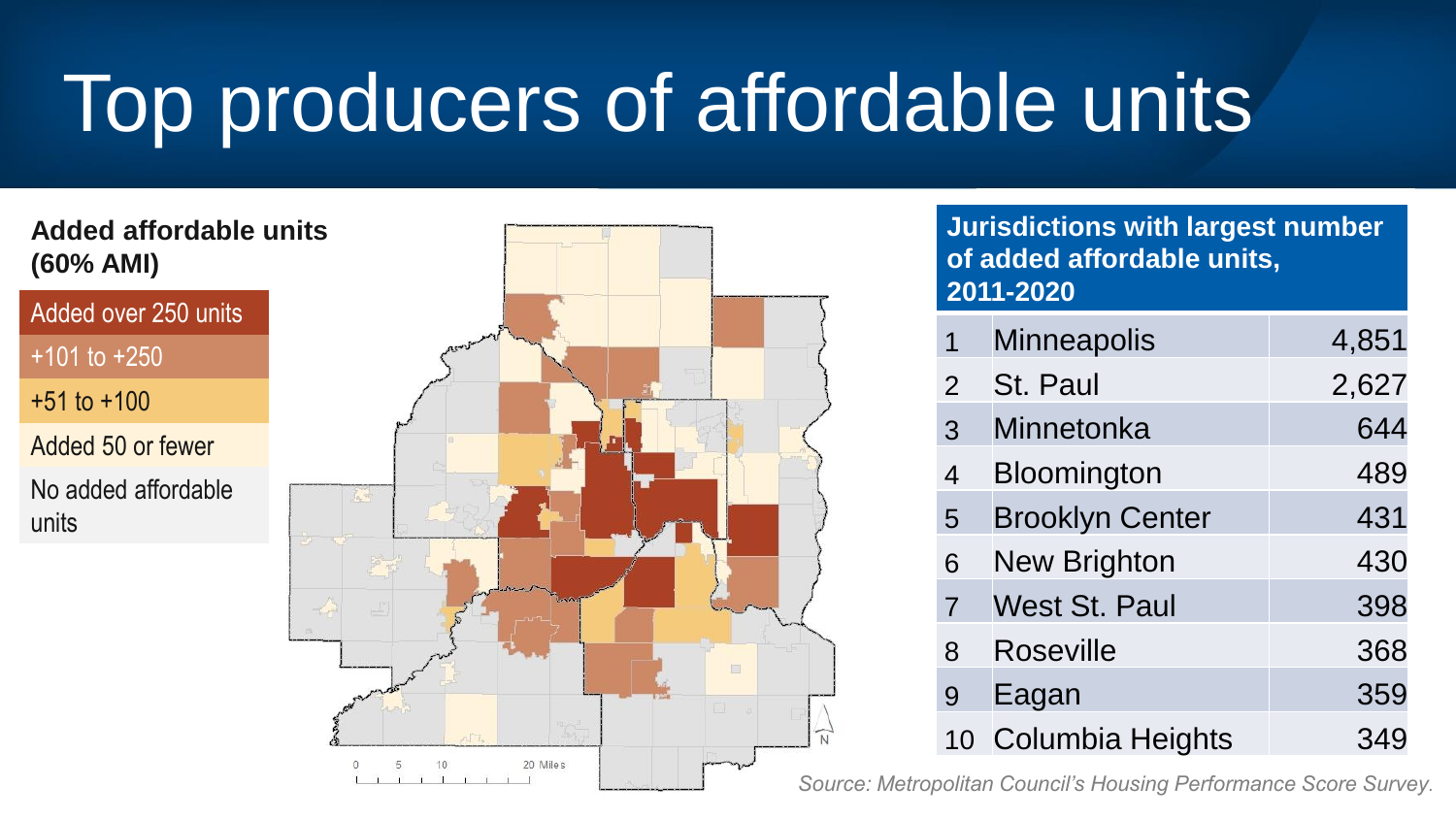### Looking back: 2011-2020 affordable housing need



arec. Metropolitan Council s'housing i chomiance Seore Sarvey. *Source: Metropolitan Council's Housing Performance Score Survey.*

*.*

Affordable units needed based on actual household growth between 2011 and 2020

**Affordable units built between 2011 and 2020** 

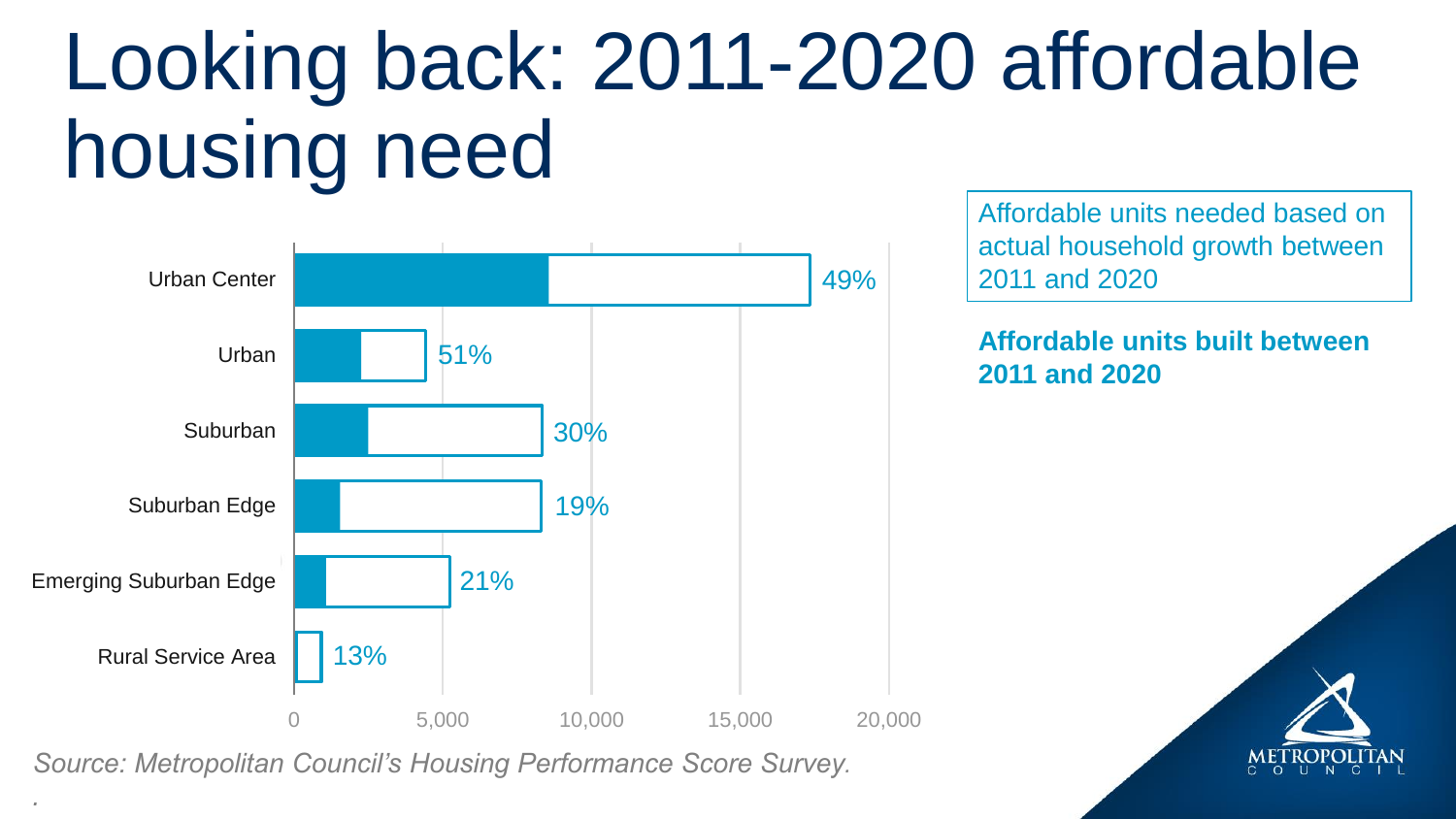#### Looking back: 2011-2020 affordable housing need Linwood Twp Units Built as % of Need

Only 13 cities produced 90% or more of their share of affordable housing need







Source: Metropolitan Council, Livable Communities 2021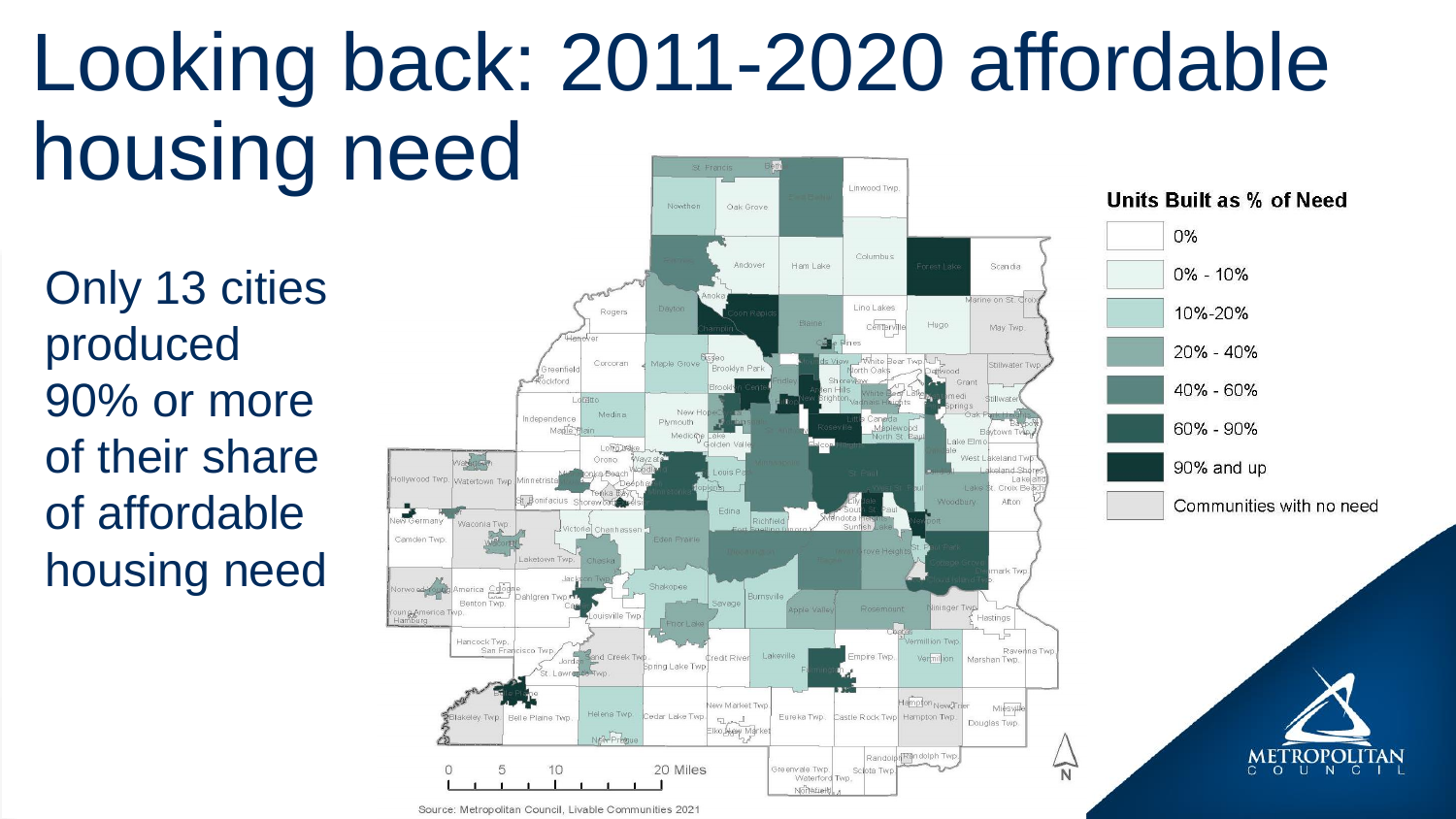# Key issue: depth of affordability

**Housing** affordable at or below 30% AMI is the region's greatest need



*Source: Metropolitan Council's Housing Performance Score Survey.*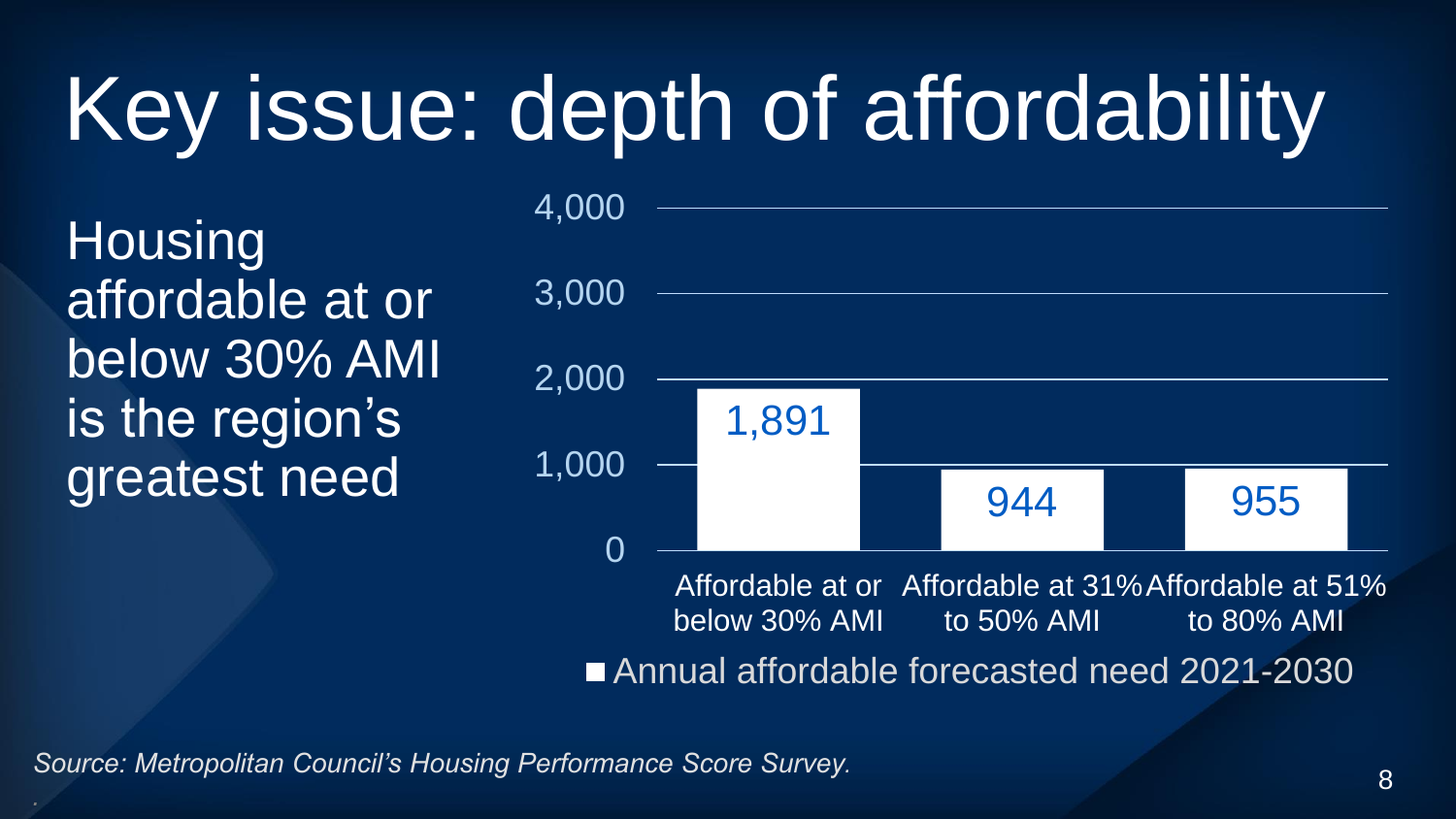# Key issue: depth of affordability

Very little housing affordable at or below 30% AMI is being built



*Source: Metropolitan Council's Housing Performance Score Survey.*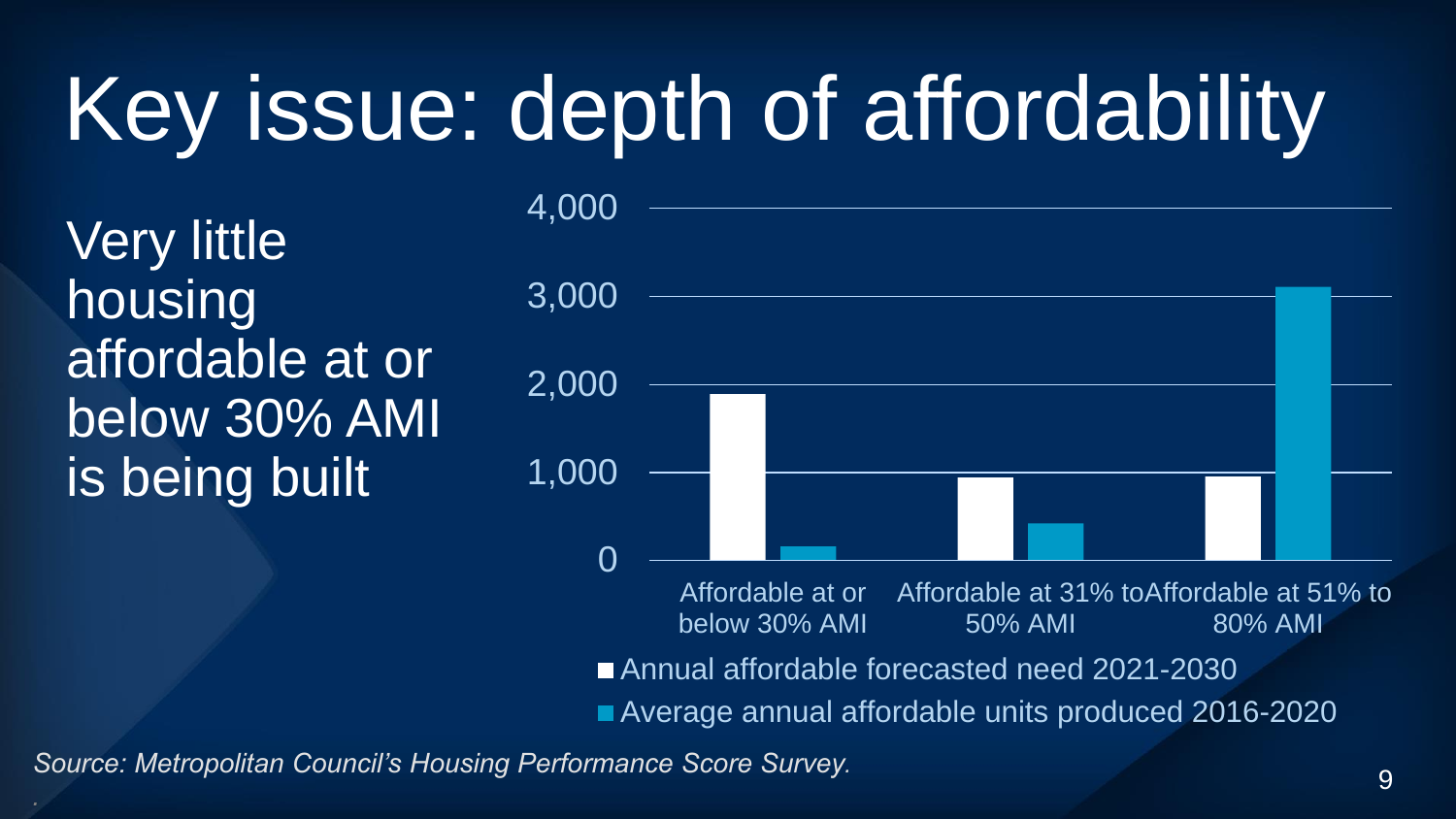# Addressing depth of affordability

**What can the Met Council do?**

- Position LHIA to fund more 30% AMI units
- Understand tradeoffs of funding more units versus deeply affordable units
- Better understand barriers to more applications for 30% AMI units
- Continue to work with HRA to align efforts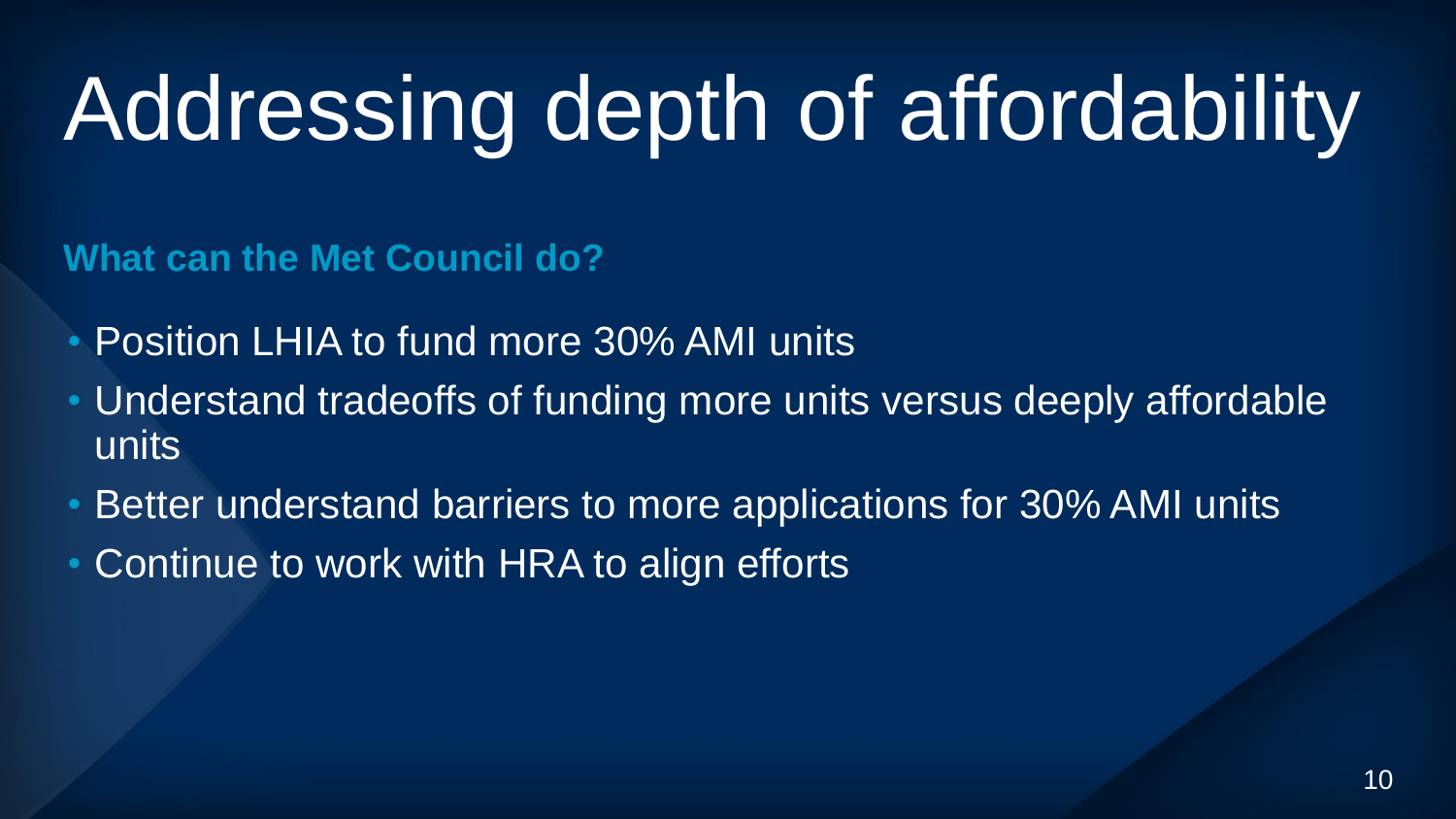## Housing types by affordability



Source: Metropolitan Council's Housing Performance Score Survey.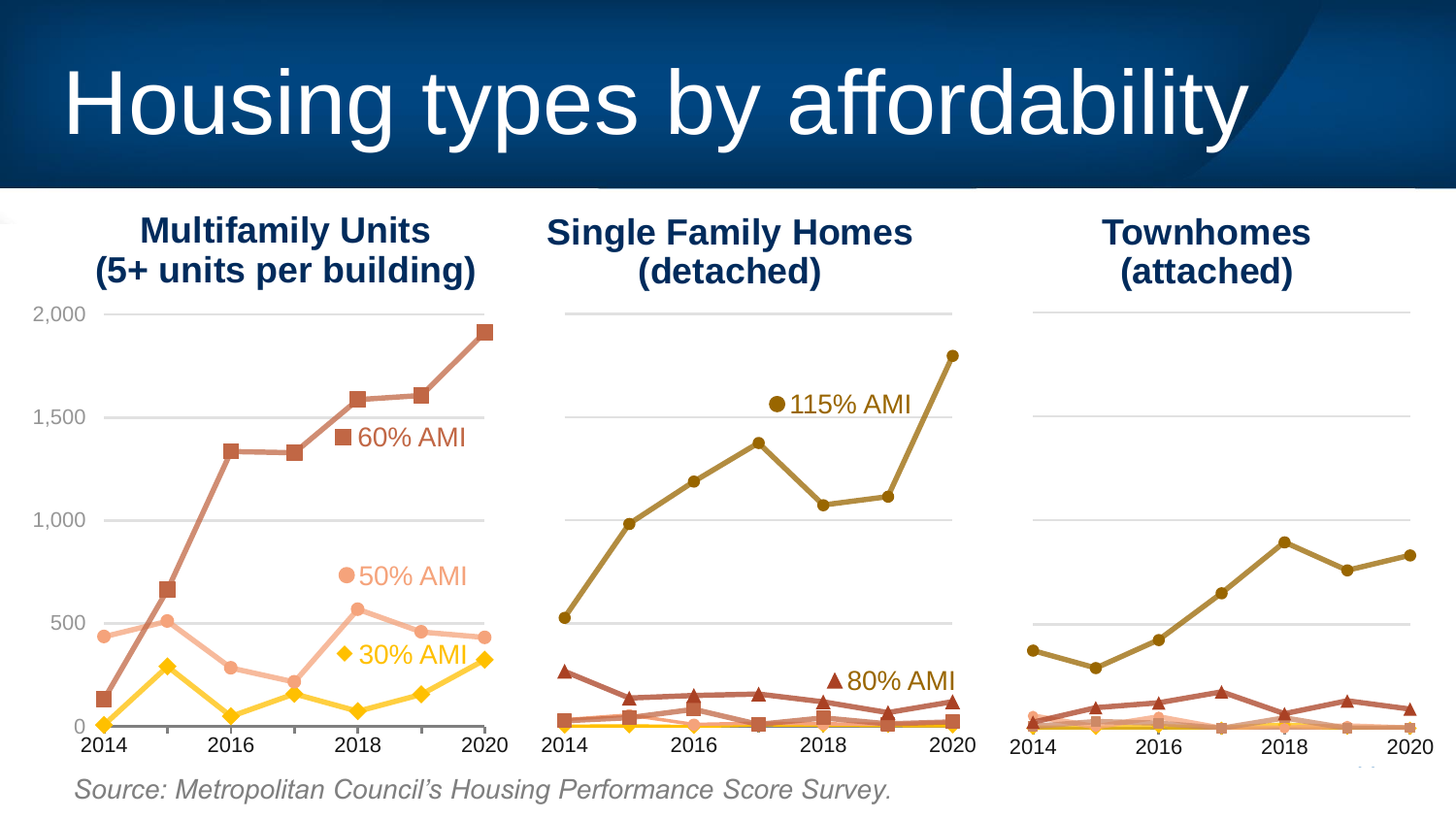## Key issue: affordable homeownership



Twin Cities' racial inequities in homeownership are largest in U.S., longstanding, and

12



*Source: U.S. Census Bureau, American Community Survey, 2015-2019.*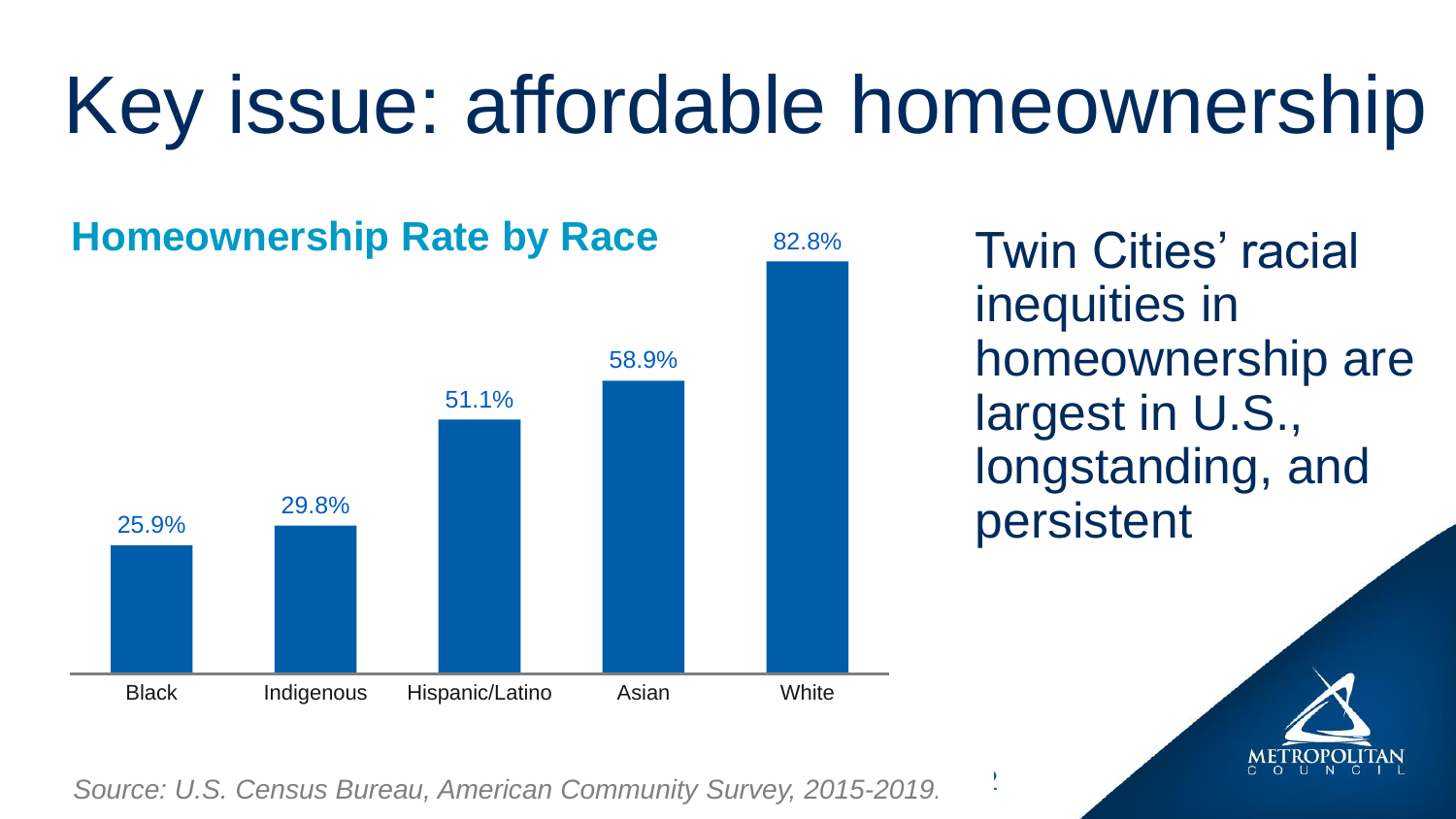## Addressing homeownership

**What can the Met Council do?**

- LHIA Homeownership Pilot
- Use disaggregated data to better target affordable homeownership investments
- Continue to provide technical assistance to local governments to support affordable homeownership
- Continue to partner with the HRA on ways to create homeownership opportunities for voucher holders